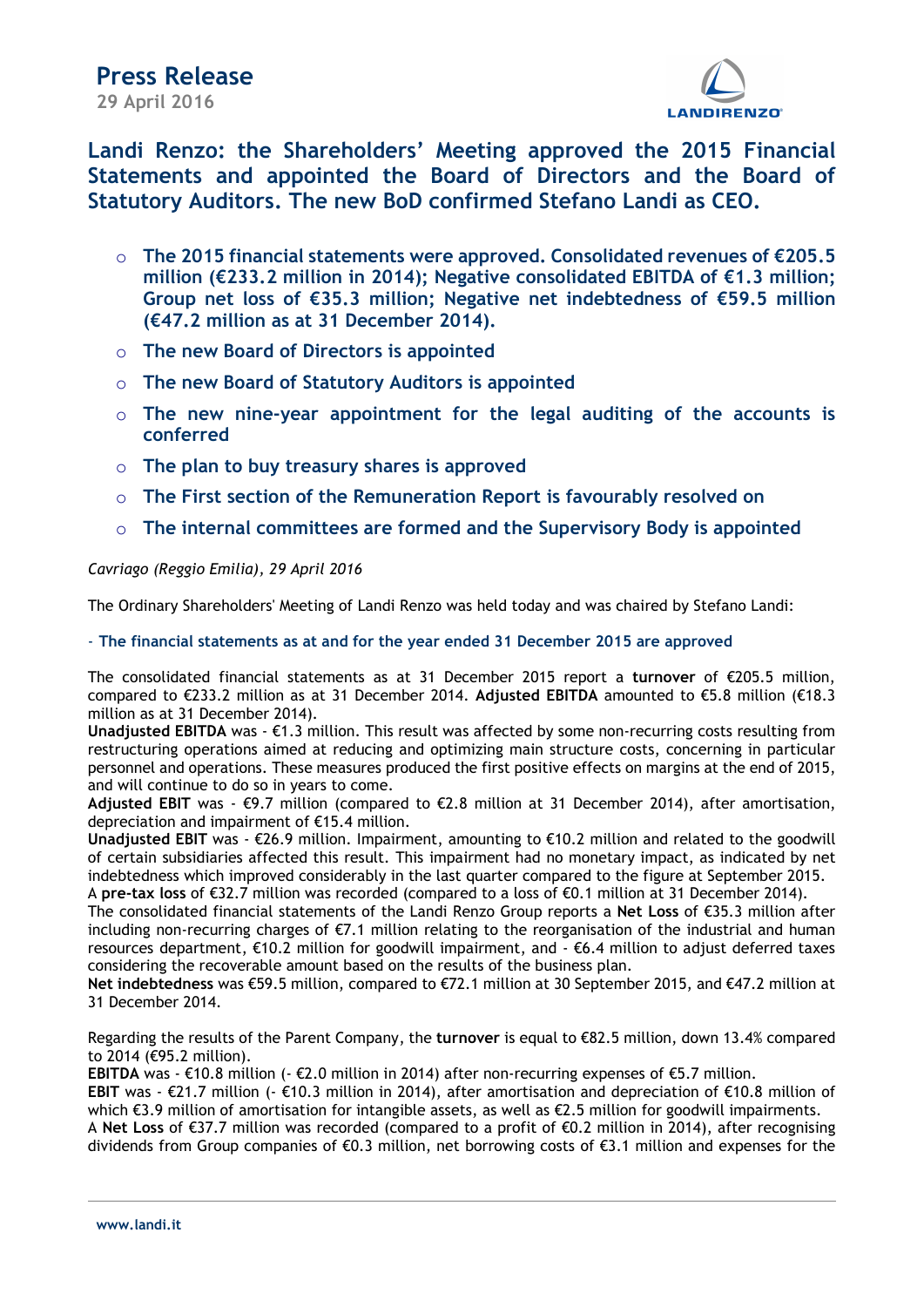

impairment of investments of €12.2 million. This result is also affected by the impairment of a receivable for deferred tax assets which, without cash outflows, amounted to  $\epsilon$ 6.2 million. Net indebtedness was €60.3 million, compared to €44.3 million at 31 December 2014.

The Shareholders' Meeting viewed the Consolidated Financial Statements and approved the Financial Statements as at and for the year ended 31 December 2015, resolving to cover the loss for the year, equal to 37,702,189.73 euros, by making full use of the merger surplus reserve, which is zeroed, and the extraordinary reserve, which is reduced to €12,620,747.55.

# - The first section of the Remuneration Report is favourably resolved on

The Shareholders' Meeting approved the first section of the Remuneration Report prepared pursuant to articles 123-ter of the Consolidated Law on Finance and 84-quater of Consob Issuers' Regulations.

# - The Board of Directors and the Board of Statutory Auditors are appointed

The Shareholders' Meeting appointed the Board of Directors for the 2016-2018 three-year period, setting the number of members to 8. The following were appointed: Stefano Landi (confirmed as Chairman of the Company), Giovannina Domenichini, Claudio Carnevale, Angelo Iori, Sara Fornasiero, Ivano Accorsi, Silvia Landi, (selected from the list submitted jointly by Girefin SpA and Gireimm Srl, which hold a total of 59.111% of the share capital) and Anton Karl (selected from the list submitted by Aerius Holding AG, which holds 8.356% of the share capital).

Please note that the Directors Sara Fornasiero and Ivano Accorsi declared to satisfy the requirements under articles 147-ter, paragraph 4, and 148, paragraph 3, of the Consolidated Law on Finance, and art. 3 of the Code of Conduct for Listed Companies, to qualify as independent directors.

The Shareholders' Meeting also appointed the Board of Statutory Auditors for the 2016-2018 three-year period; the following were elected: Massimiliano Folloni (Standing Auditor), Diana Rizzo (Standing Auditor), Filomena Napolitano (Alternate Auditor), selected from the list submitted jointly by Girefin SpA and Gireimm Srl, which hold a total of 59.111% of the share capital; Eleonora Briolini (Chairwoman) and Andrea Angelillis (Alternate Auditor), selected from the list submitted by Aerius Holding AG, which holds 8.356% of the share capital.

Pursuant to law 120/2011 and the Articles of Association, gender quotas were met (the least represented gender is greater than one third of the total members of the Board of Directors and the Board of Statutory Directors).

The Shareholders' Meeting also approved the remuneration of the Board of Directors and the Board of Statutory Directors.

The curricula vitae of the Directors and Auditors are available on the Company's website, in the section concerning today's Shareholders' Meeting.

# - The nine-year appointment for the legal auditing of the accounts is conferred

The Shareholders' Meeting resolved, on the proposal of the Board of Statutory Auditors, to entrust to the company PriceWaterhouseCoopers SpA the legal auditing of the accounts for the 2016-2024 period. The Shareholders' Meeting also approved the remuneration due to the auditing firm.

#### - The authorisation to buy and/or sell treasury shares is renewed

The Shareholders' Meeting renewed the plan to buy and/or sell treasury shares, in order to:

(a) provide an interesting investment opportunity and/or chance to improve the Company's financial structure;

(b) stabilize share trends in relation to contingent market anomalies, improve share liquidity, while complying with applicable laws and regulations;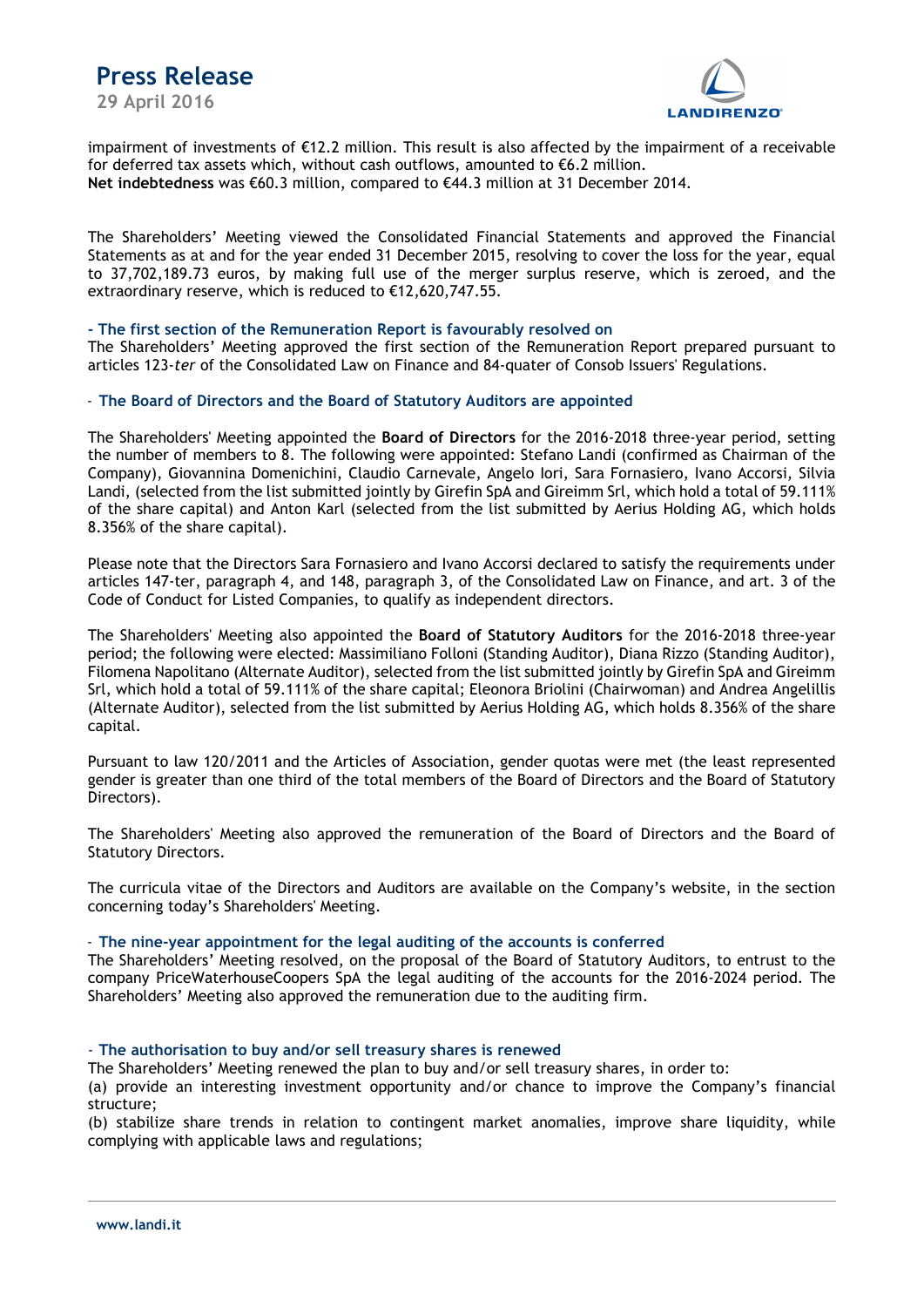# Press Release

29 April 2016



(c) have treasury shares which may be used: (i) for stock option plans for executive directors and employees, including managers and staff of the Company and its subsidiaries, (ii) for acquisitions, for the issue of bonds convertible into Company shares, (iii) effectively use company liquidity;

(d) have the means with which to guarantee operating and strategic flexibility.

The main characteristics of the proposed programme are: its 18-month duration, starting from the date when the Shareholders' Meeting adopts the corresponding resolution; a maximum number of ordinary shares , including shares held by the Company and subsidiaries, with an overall nominal value not in excess of onefifth of total capital, to be acquired at a price which is no more than 20% above or below the benchmark price registered for the share on the trading day prior to each single purchase. Treasury shares shall be purchased in compliance with laws and regulations, according to various methods: (i) public purchase offer or exchange, (ii) on regulated markets, (iii) the purchase or sale of derivatives with the physical delivery of underlying shares, or (iv) the assignment of sales options to shareholders. Each single sale shall be for an amount that is no more than 20% above or below the benchmark price registered in the session prior to the sale. In 2015, the Parent Company did not trade treasury shares or the shares of parent companies, and at present does not hold treasury shares or the shares of the parent companies. Subsidiaries do not hold shares of the Parent Company.

# Filing of Documentation

The Minutes of the Shareholders' Meeting and the Summary Statement of the voting will be made available to the public under the terms of and in accordance with the laws and regulations in force, and as a consequence will also be available on the company website www.landi.it, Investor Relations, Governance, 2016 Shareholders' Meeting documents.

# Following the Shareholders' Meeting, the new Board of Directors met

The Board renewed the position of the Chairman Stefano Landi as CEO of the Company, while Claudio Carnevale retained the powers to develop the OEM (Original Equipment Manufacturer) sector and the business with the Car Manufacturers.

The new BoD also appointed Ms. Giovannina Domenichini as non-executive Honorary Chairwoman.

The Board verified the fulfilment of the independence requirements pursuant to the applicable regulations and the provisions of the Code of Conduct for Listed Companies concerning Directors Sara Fornasiero and Ivano Accorsi and concerning Statutory Auditors Eleonora Briolini, Massimiliano Folloni and Diana Rizzo.

Director Fornasiero was likewise appointed as Lead Independent Director.

The BoD established the Control and Risk Committee and the Remuneration Committee, appointing Director Angerlo Iori and independent Directors Sara Fornasiero and Ivano Accorsi as member.

In addition, the BoD also established the Committee for transactions with related parties, appointing nonexecutive and independent Directors Sara Fornasiero and Ivano Accorsi.

Finally, the BoD confirmed Paolo Cilloni as Financial Reporting Officer and appointed Jean-Paule Castagno (chairman), Sara Fornasiero (member) and Enrico Gardani (member) as members of the new Supervisory Body.

The Chairman of the BoD, Stefano Landi, is the owner of 66,495,130 ordinary shares, indirectly via the Landi Trust, equal to 59.11% of the share capital.

To the best knowledge of the company, Claudio Carnevale is the owner of 2,050 ordinary shares.

The Financial Reporting Officer, Paolo Cilloni, declares, pursuant to article 154-bis, paragraph 2 of Italian Legislative Decree no. 58 of 24 February 1998, that the accounting information in this press release is consistent with accounting records.

The press release is available on the company's website www.landi.it